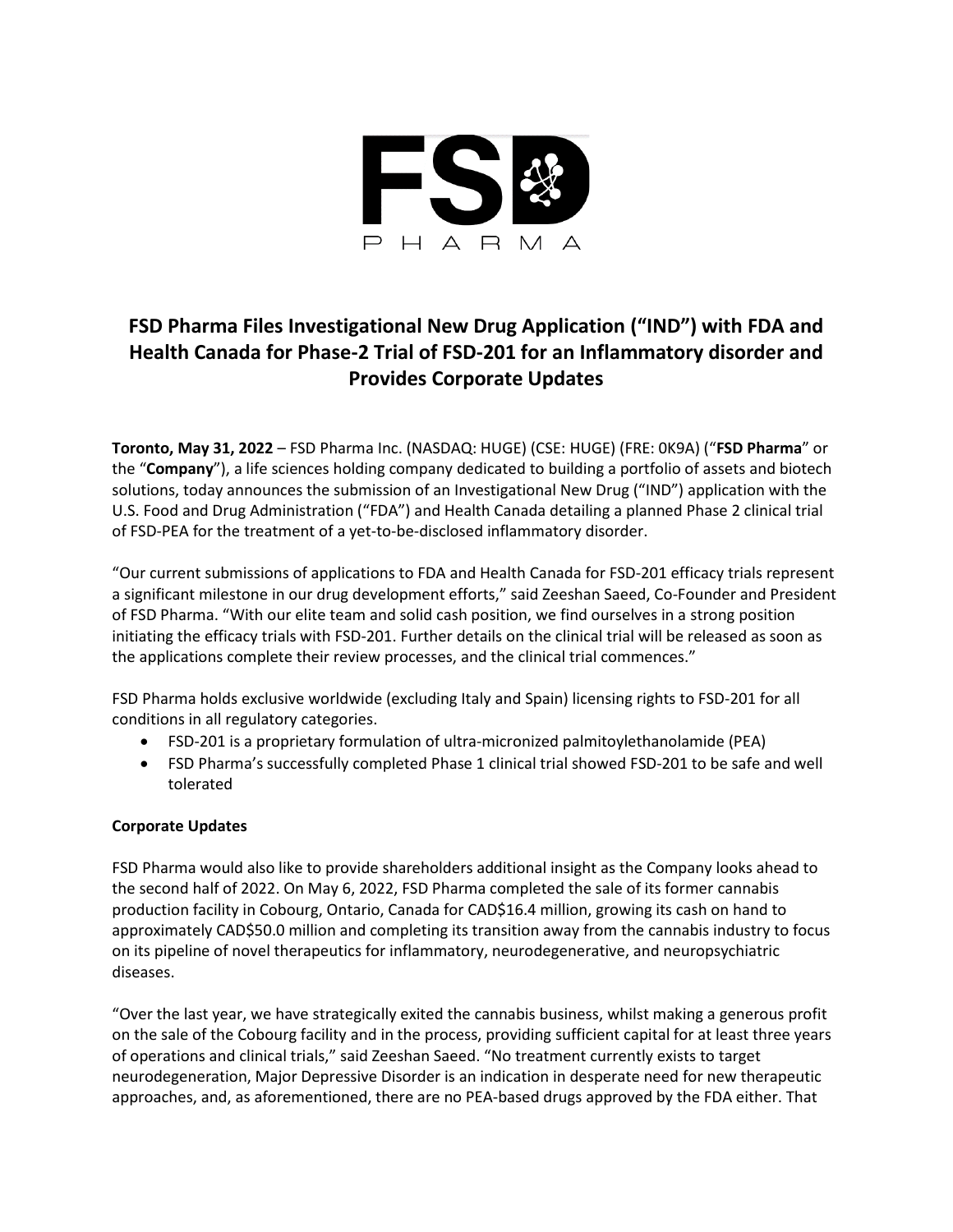said, we have unique drug candidates that have the potential to revolutionize patient outcomes in each of these notoriously hard-to-treat diseases via innovative mechanisms of action."

Mr. Anthony Durkacz, Co-Founder and Interim CEO said, "We are highly focused on creating shareholder value while mitigating risk, and all our efforts are concentrated on optimally structured trials that hit their primary endpoints, which we believe will have a cascade effect on potential partners, suitors, and a market valuation that is an accurate reflection of our company."

"We recognize that Wall Street has under-appreciated the biotech sector and that we are lumped into the mix; that we cannot control," concluded Mr. Durkacz. "What we can control is efficient execution of our model, assembling a team with a lengthy bio-tech track record of success to provide guidance, responsibly managing budgets. We're checking all these boxes and will keep shareholders abreast of all pertinent developments as they happen," concluded Mr. Durkacz

Since taking over the company's control last year, the founders and the company's leadership, has focused the company's resources on building a globally recognized biotechnology firm, the Company since then has:

- Acquired Lucid Psycheceuticals Inc. ("Lucid"), a specialty pharmaceutical company focused on the development of therapies to treat critical neurodegenerative diseases led by Dr. Lakshmi P. Kotra, B.Pharm.(Hons), Ph.D., recipient of the Julia Levy Award, a Senior scientist at Krembil Brain Institute, University Health Network ("UHN"), and Professor of Medicinal Chemistry at the University of Toronto. Dr. Kotra remains as CEO of Lucid.
- Sold non-core assets, including the Company's former cannabis processing facility located in Cobourg, Ontario, Canada, for CAD\$16.4 million. FSD bought the facility and land for CAD\$5.5 million in 2017.
- Amassed a cash position of which is enough to fund the company through 2025, inclusive of the three planned clinical trials this year, without raising new cash.
- Initiated a share repurchase plan, for which 1.52 million shares have been bought and returned to the treasury so far in 2022.
- Insiders of the company frequently buy shares in the open market. Since the beginning of 2022 both founders and executive co-chairmen, Zeeshan Saeed and Anthony Durkacz have bought additional 331,192 and 150,003 shares respectively
- Assembled world-class development and advisory teams. These teams include highly qualified scientists, regulatory and medical professionals with expertise spanning the entire drug development spectrum.
- Advanced each of the Company's leading drug candidates: LUCID-MS, LUCID-PSYCH, and FSD-PEA (FSD-201).
	- o FSD-201 is expected to be in Phase-2 clinical trials in the third quarter for an inflammatory disorder. Requisite documentations have been filed with the U.S. Food and Drug Administration and Health Canada.
	- $\circ$  LUCID-MS, a patented NCE (New Chemical Entity), has shown to slow and reverse demyelination, a hallmark of MS, in mouse models. The company feels LUCID-MS is derisked to a certain extent with exponential upside since it has been extensively studied in the lab for decades and is designed based upon human brain scans. IND application for a phase 1 trial is expected to be filed by the end of 2022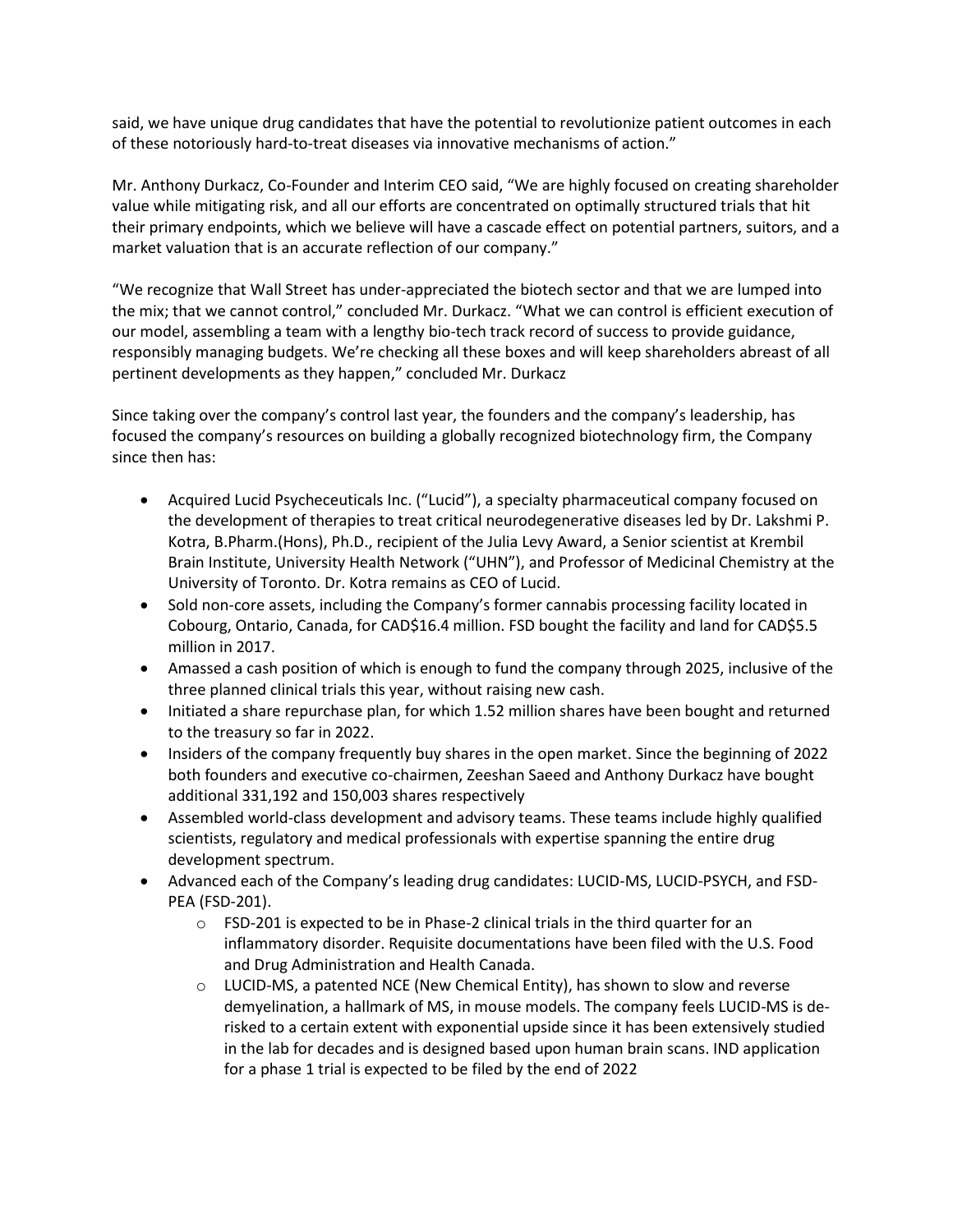$\circ$  LUCID-PSYCH is undergoing IND-enabling studies and has shown indications of efficacy for Major Depressive Disorders. IND application for Phase 1 trials is expected to be filed by the end of 2022

### **About FSD Pharma**

FSD Pharma Inc. is a biotechnology company with three drug candidates in different stages of development. FSD BioSciences, Inc. ("**FSD BioSciences**"), a wholly owned subsidiary, is focused on pharmaceutical research and development of its lead compound, ultra-micronized palmitoyl ethylamine ("**PEA**") or FSD-PEA (formerly called FSD-201). Lucid Psycheceuticals Inc. ("**Lucid**"), a wholly owned subsidiary, is focused on the research and development of its lead compounds, Lucid-PSYCH (formerly Lucid-201) and Lucid-MS (formerly Lucid-21-302). Lucid PSYCH is a molecular compound identified for the potential treatment of mental health disorders. Lucid-MS is a molecular compound identified for the potential treatment of neurodegenerative disorders.

#### **Contacts**

Zeeshan Saeed, Founder, President and Executive Co-Chairman of the Board, FSD Pharma Inc. Email: Zsaeed@fsdpharma.com Telephone: (416) 854-8884

Investor Relations: Email: [ir@fsdpharma.com,](mailto:ir@fsdpharma.com) [info@fsdpharma.com](mailto:info@fsdpharma.com) Website[: www.fsdpharma.com](http://www.fsdpharma.com/)

#### **Forward Looking Information**

Certain statements contained herein are "forward-looking statements." Often, but not always, forwardlooking statement can be identified by the use of words such as "plans", "expects", "expected", "scheduled", "estimates", "intends", "anticipates", "hopes", "planned" or "believes", or variations of such words and phrases, or states that certain actions, events or results "may", "could", "would", "might", "potentially" or "will" be taken, occur or be achieved. Forward-looking statements contained in this press release include statements relating to the Company's Investigational New Drug Application ("IND") with FDA and Health Canada for Phase-2 Trial of FSD-201 for an Inflammatory disorder as well as corporate updates. FSD cannot give any assurance that such forward-looking statements will prove to have been correct. The reader is cautioned not to place undue reliance on these forward-looking statements, which speak only as of the date of this press release.

Since forward-looking statements relate to future events and conditions, by their very nature they require making assumptions and involve inherent risks and uncertainties. The Company cautions that although it is believed that the assumptions are reasonable in the circumstances, these risks and uncertainties give rise to the possibility that actual results may differ materially from the expectations set out in the forward-looking statements. Factors that may cause such material differences include without limitation: the fact that the drug development efforts of both Lucid and FSD BioSciences are at a very early stage; the fact that preclinical drug development is uncertain, and the drug product candidates of Lucid and FSD BioSciences may never advance to clinical trials; the fact that results of preclinical studies and early-stage clinical trials may not be predictive of the results of later stage clinical trials; the uncertain outcome, cost, and timing of product development activities, preclinical studies and